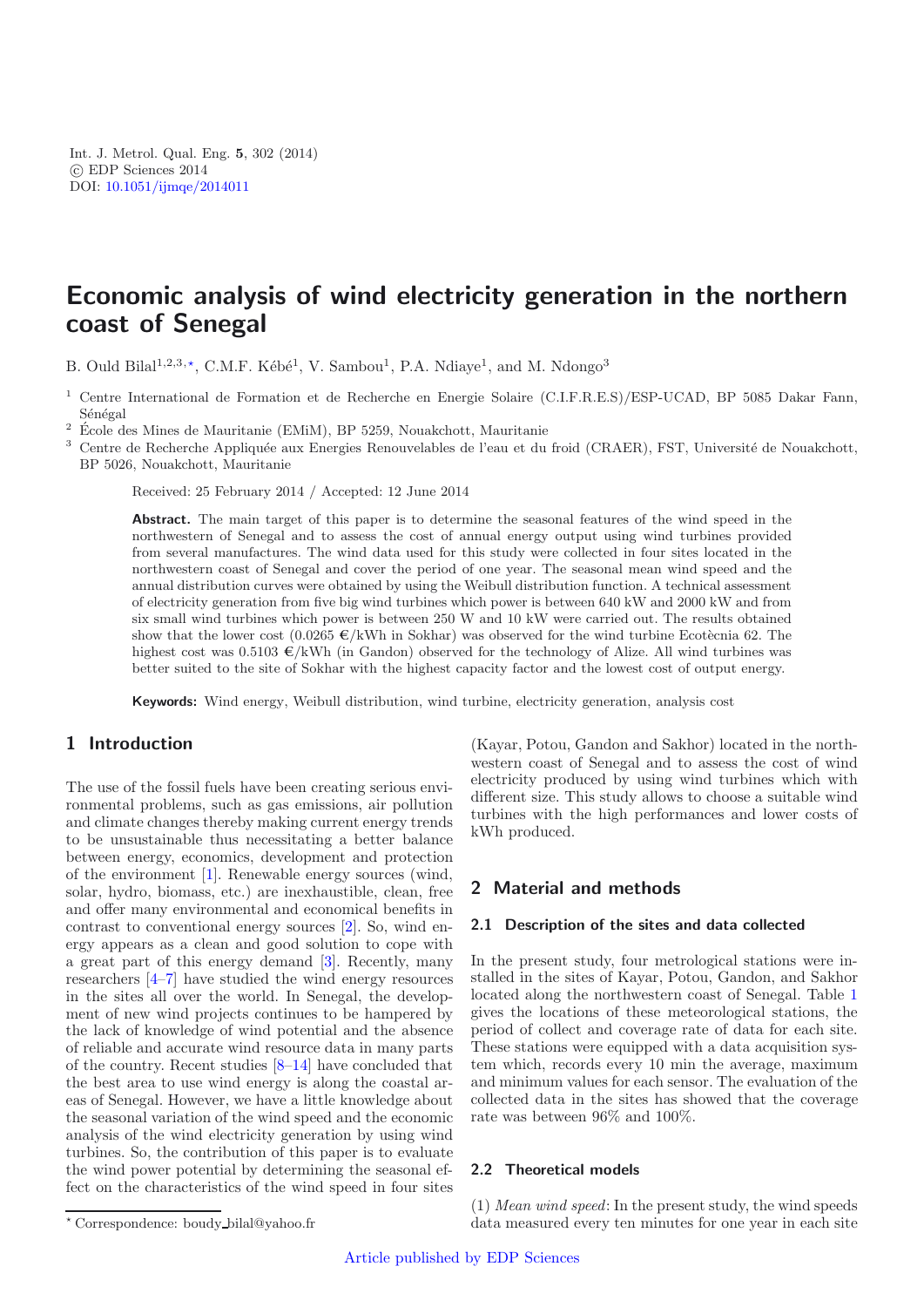#### 302-p2 International Journal of Metrology and Quality Engineering

| Site   | Latitude north $(°)$ | Longitude west $(°)$ | Elevation $(m)$ | Measures period               | Coverage rate $(\%)$ |
|--------|----------------------|----------------------|-----------------|-------------------------------|----------------------|
| Kayar  | 14.92                | 17.12                | 06.00           | August 2007 to July 2008      | 100                  |
| Potou  | 15.72                | 16.50                | 21.00           | August 2007 to July 2008      | 100                  |
| Gondon | 15.96                | 16.45                | 05.00           | Jun 2004 to May 2005          | 99                   |
| Sakhor | 14.23                | 16.45                | 03.00           | November 2007 to October 2008 | 96                   |

<span id="page-1-0"></span>**Table 1.** Characteristics of the meteorological stations.

were used to calculate the wind potential. The seasonal mean wind speed values were calculated by using equation  $(1), [15]$  $(1), [15]$ 

$$
v_m = \frac{1}{n} \sum_{i=1}^n v_i \tag{1}
$$

where *n* is the observation number and  $v_i$  is the wind speed in time stage i.

(2) *Weibull distribution*: Weibull distribution has been commonly used in literature to express the wind speed distribution and to estimate the wind power density. The Weibull distribution is a good match with the experimental data. The probability density function of Weibull is given by equation  $(2)$  [\[16\]](#page-6-3):

$$
f(v) = \frac{k}{A} \left(\frac{v}{A}\right)^{k-1} \exp\left(-\left(\frac{v}{A}\right)^k\right) \tag{2}
$$

where  $A$  and  $k$  are respectively the scale and the shape parameters of Weibull, which can be determined by using the Maximum likelihood method equations (3) and (4) [\[17](#page-6-4)]

$$
k = \left( \left( \frac{\sum\limits_{i=1}^{n} v_i^k \ln(v_i)}{\sum\limits_{i} v_i^k} \right) - \left( \frac{\sum\limits_{i=1}^{n} \ln(v_i)}{n} \right) \right)^{-1}
$$
(3)  

$$
A = \left( \frac{\sum\limits_{i=1}^{n} v_i^k}{n} \right)^{\frac{1}{k}}.
$$
(4)

Smaller k values correspond to more variable (more gusty) winds and the higher A values correspond to a good potential.

(3) *Wind power density*: The long-term wind speed distribution  $f(v)$  is combined with the available wind power to give the average wind power density, which can be expressed as follows [\[18](#page-6-5)]:

$$
\overline{P} = \frac{1}{2} \rho A^3 \Gamma \left( 1 + \frac{3}{k} \right) \tag{5}
$$

where  $\Gamma(x)$  is the gamma function of  $(x)$  given by:

$$
\Gamma\left(x\right) = \int\limits_{a}^{\infty} t^{x-1} e^{-t} dt. \tag{6}
$$

(4) *Extrapolation of the wind speed with the height*: the wind speed was collected at 20 and 30 m of high in Kayar and Potou, at 20 and 40 m in Gandon, and at 7 and 12 m above ground level in Sakhor. For wind projects, it is necessary to estimate the wind speed at the wind turbine hub height. According to the literature, the most commonly used method to adjust the wind speed from one level to another is the power law method [\[19](#page-6-6)] expressed by:

$$
v = v_0 \left(\frac{h}{h_0}\right)^\alpha \tag{7}
$$

where  $v_0$  is the reference wind speed  $(m/s)$ ,  $h_0$  is the reference height  $(m)$ , v is the wind speed  $(m/s)$  to be determined for the desired height h, and  $\alpha$  is the roughness factor estimated by using the wind speed measurement at the two altitudes.

#### **2.3 Wind turbine output model**

Major wind turbine manufacturers give the power curves of their products in their technical notes. So, it is simple to estimate the power output of any wind turbine when a series of measurements were conducted in the studied site. However, in several cases only the probability distribution function is available. In this situation the power output from the wind turbine can be expressed as [\[20\]](#page-6-7):

$$
P_{w,avg} = \int_{0}^{+\infty} P_w f(v) dv
$$
 (8)

where  $f(v)$  is the Weibull distribution given by equation (1),  $P_w$  is the electrical power ouput of the turbine.

A model for electrical power output from the wind turbine is expressed as follows [\[21\]](#page-6-8):

$$
P_w = 0 \qquad (v < v_{ci})
$$
\n
$$
P_w = P_r \frac{v^k - v_{ci}^k}{v_r^k - v_{ci}^k} \qquad (v_{ci} < v < v_r)
$$
\n
$$
P_w = P_r \qquad (v_r < v < v_{co})
$$
\n
$$
P_w = 0 \qquad (v > v_{co}) \qquad (9)
$$

where Pr is the rated electrical power  $(W)$ ,  $v_{ci}$  is the cut-in speed  $(m/s)$ ,  $v_r$  is the rated speed  $(m/s)$   $v_{co}$  is the cut-off speed  $(m/s)$  and k is the unitless Weibull shape parameter defined by (3).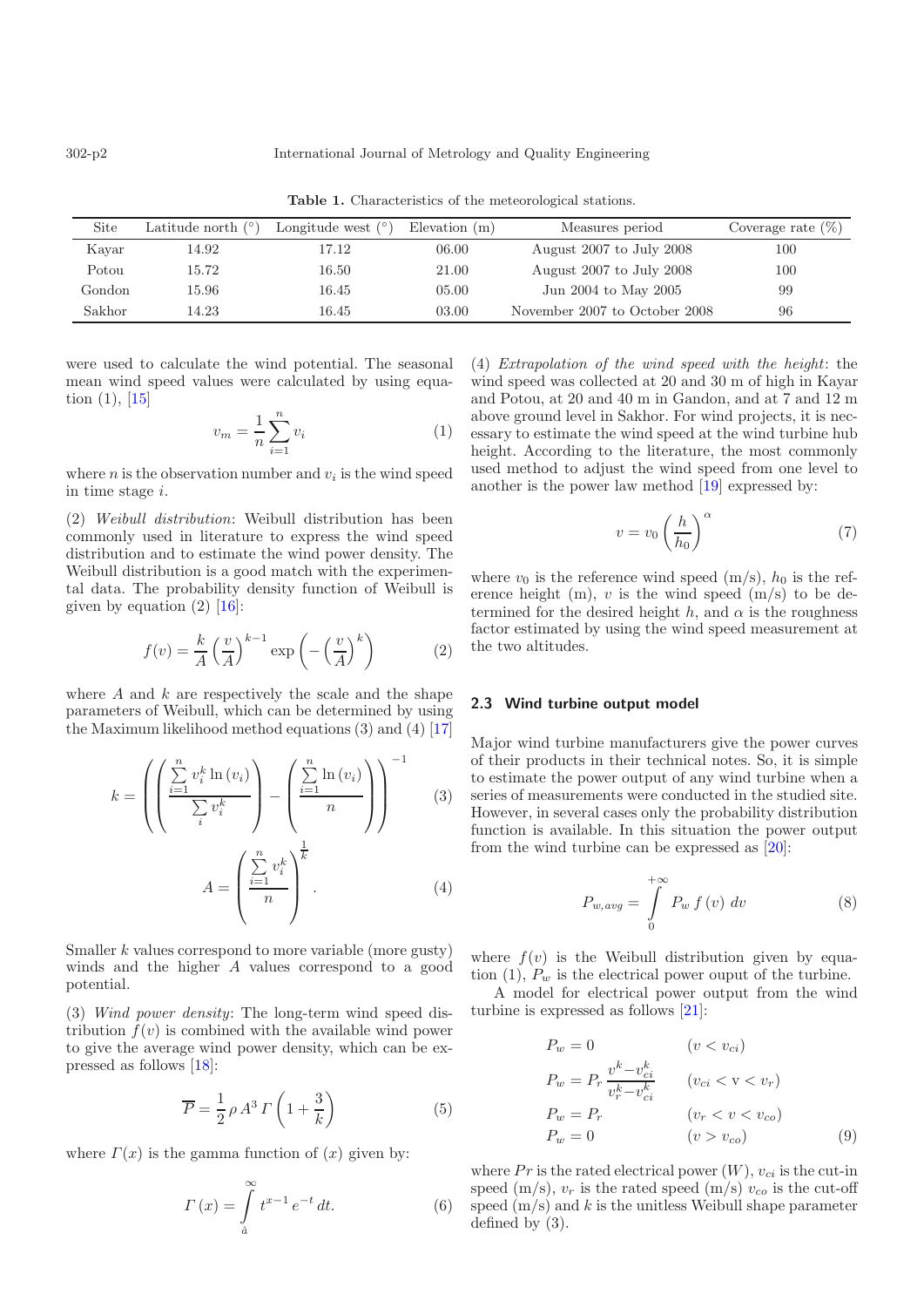<span id="page-2-0"></span>**Table 2.** Seasonal mean wind speed  $(m/s)$  in the all sites at various heights and the roughness factor.<br>Season Dry season Rainy season All data Roughness factor  $\overline{(-)}$ Roughness factor  $(-)$ Height of 30 5.65 4.74 5.27 Site of Potou Height of 20 5.09 4.38 4.8 0.23 Height of 30 5.06 4.36 4.77 Site of Kayar Height of 20 4.55 3.99 4.32 0.25 Height of 40 5.56 4.78 5.24 Site od Gandon Height of 20 4.52 4.09 4.34 0.27 Height of 12 4.85 3.88 4.49<br>Height of 07 4.64 3.24 3.72 Site of Sakhor Height of 07 4.64 3.24 3.72 0.33

Substituting equations (2) and (9) into equation (8) yields equation  $(10)$   $[20, 21]$  $[20, 21]$  $[20, 21]$ :

$$
P_{w,avg} = P_r \left\{ \frac{\exp\left[-\left(\frac{v_{ci}}{A}\right)^k\right] - \exp\left[-\left(\frac{v_r}{A}\right)^k\right]}{\left(\frac{v_r}{A}\right)^k - \left(\frac{v_{ci}}{A}\right)^k} - \exp\left[-\left(\frac{v_{co}}{A}\right)^k\right] \right\}.
$$
 (10)

For small-scale wind turbines, the cut-in speed and nominal speed are in general smaller, and the wind turbines can operate easily even when the wind speed is not very high. The average energy output  $E_{out}$  for a period of time  $\Delta t$ will be calculated as:

$$
E_{out} = P_{w, avg} \Delta t. \tag{11}
$$

The capacity factor  $C_f$  is one of the performance parameters of wind turbines that both the user and manufacturer need to know. It represents the fraction of the total energy delivered over a period  $(E_{out})$  divided by the maximum energy that could have been delivered if the wind turbine was used at maximum capacity over the all period. For the period of a year, the maximum energy output can be calculated by [\[17](#page-6-4)]:

$$
Er = 8.760 Pr. \tag{12}
$$

The capacity factor  $(C_f)$  which is one of the parameters used to estimate the performance of wind turbines, can be computed as:

$$
C_f = \frac{E_{out}}{E_r}.\tag{13}
$$

#### **2.4 Economic analysis**

While adding up costs over time is better than simply comparing initial capital costs, a mathematical method called "the present value of costs" (*PVC*) analysis takes into account the fact that the value of money changes over time. The following assumptions are used to determine the present value of electricity costs [\[22\]](#page-6-9).

**–** Investment (I) includes the turbine price plus its 20% for the civil work and other connections.

- $-$  Operation, maintenance and repair cost  $(C_{omr})$  was considered to be 30% of the annual cost of the wind turbine (machine price/lifetime).
- **–** The life time of the wind turbine (t) was assumed to be 20 years.
- **–** The interest rate (r) and inflation rate (i) were taken to be 7.5% and 2%, respectively.
- **–** Scrap value S was taken to be 10% of the wind turbine price and civil work. The present value of costs (PVC) is given by equation (13):

$$
PVC = I + Comr\left(\frac{1+i}{r-i}\right)\left[1 - \left(\frac{1+i}{1+r}\right)^t\right] - S\left(\frac{1+i}{1+r}\right)^t.
$$
 (14)

## **3 Results and discussion**

### **3.1 Wind regimes in the all sites**

The wind regimes in the sites of Kayar, Potou, Gandon and Sakhor were determined by using the data collected at two heights for each site. The monthly average wind speed was calculated. Two distinct seasons were noticed in these regions: a dry season (November-May) and a rainy season (June-October). In the all sites, the results show that the dry season was characterized by strong wind regimes in contrast the rainy season is characterized by a lower mean wind speed. For example, the average wind speed, in the site of Potou, was  $5.65 \text{ m/s}$  and  $4.74 \text{ m/s}$  for the dry and the rainy season respectively. Thus a wind turbine installed in these regions will product more energy during the dry season than during the rainy season. The annual mean wind speed was  $4.80 \text{ m/s}, 4.32 \text{ m/s}$  and  $4.34 \text{ m/s}$  in the sites of Potou, Kayar and Gandon at 20 m of high; it was 4.49 in Sakhor at the height of 12 m (Tab. [2\)](#page-2-0).

The mean wind speed was directly calculated at the hub height of the wind turbine. This is done by using equation (7) for the four selected stations. The roughness factor was of 0.23, 0.25, 0.27 and 0.33 in Potou, Kayar, Gandon and Sakhor respectively. These roughness factors were used to calculate the mean wind speed and the Weibull parameters at the height of the wind turbines hub so as to estimate the electricity generation, then the cost of delivered electricity.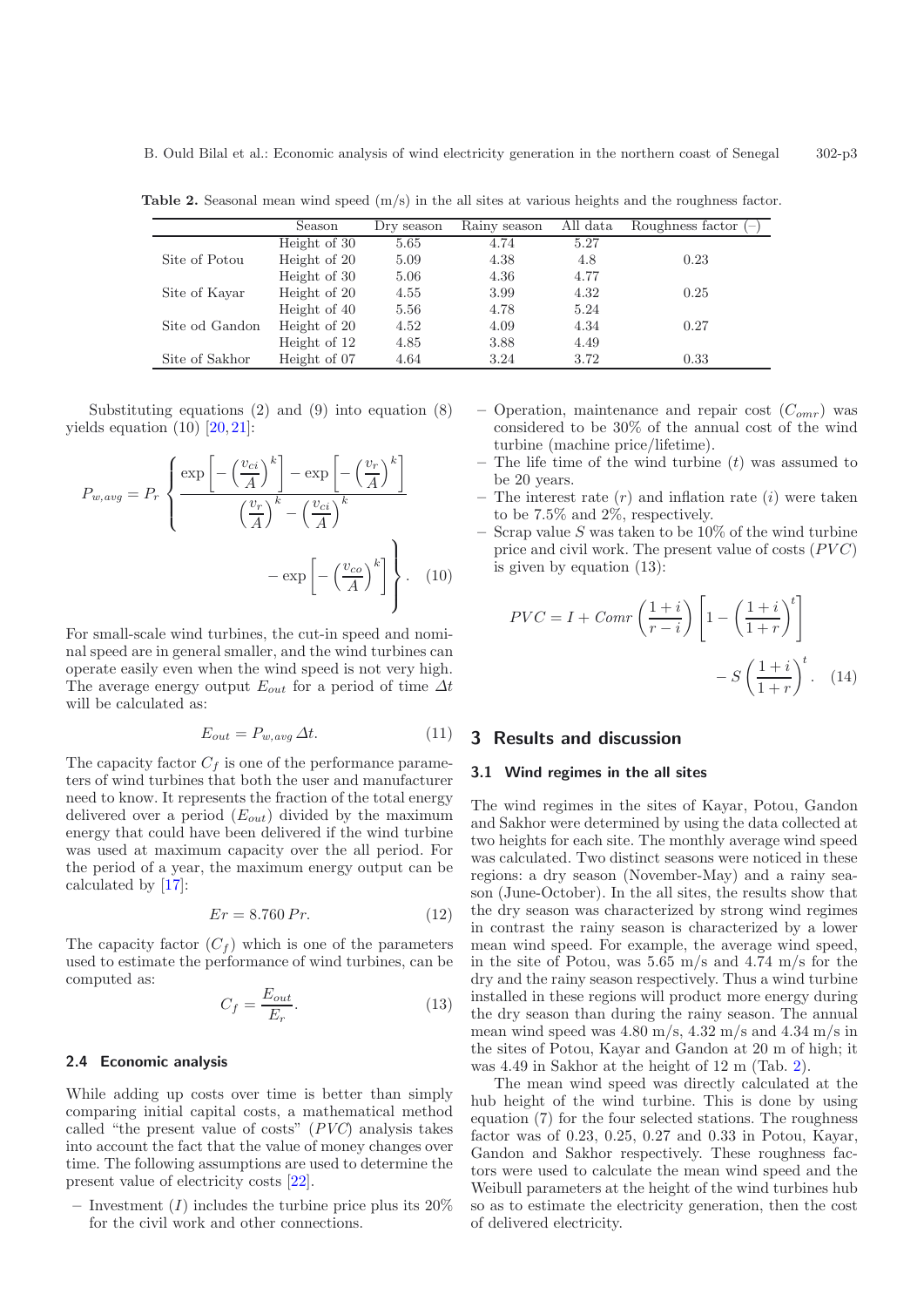302-p4 International Journal of Metrology and Quality Engineering



<span id="page-3-1"></span><span id="page-3-0"></span>**Fig. 1.** Weibull and observed distribution in the all sites.

**Table 3.** Seasonal weibull parameters and power density.

| Season         |                   | Dry season | Rainy season | All data |
|----------------|-------------------|------------|--------------|----------|
|                | A<br>(m/s)        | 5.45       | 4.92         | 5.37     |
|                | $k_1$             | 3.33       | 2.9          | 3.01     |
| Potou at 20 m  | $P(W/m^2)$        | 108.15     | 75.97        | 94.57    |
|                | $A \text{ (m/s)}$ | 5.09       | 4.48         | 4.85     |
|                | k.                | 3.02       | 2.73         | 2.77     |
| Kayar at 20 m  | $P(W/m^2)$        | 81.61      | 59.01        | 72.42    |
|                | $A \text{ (m/s)}$ | 5.02       | 4.86         | 4.85     |
|                | $\mathbf{k}$      | 3.44       | 2.67         | 3.02     |
| Gandon at 20 m | $P(W/m^2)$        | 74.87      | 78.32        | 69.66    |
|                | $A \text{ (m/s)}$ | 5.64       | 4.39         | 5.07     |
|                | k.                | 2.61       | 2.21         | 2.29     |
| Sakhor at 12 m | $(W/m^2)$         | 108.68     | 67.81        | 93.4     |

The statistical analysis of the wind speed has been carried out through determining the distribution and the Weibull parameters. The observed and Weibull distribution were determined using collected data on the sites of Potou, Kayar, Gandon and Sakhor. Figure [1](#page-3-0) shows a good corresponding between the observed and the Weibull distribution. This study, also, made it possible to determine the seasonal Weibull parameters and the power density for the all height of measures. Table [3](#page-3-1) gives the results obtained at the height of 20 m in the site of Kayar, Potou and Gandon and at 12 m for the site of Sakhor. The seasonal mean scale parameter was calculated. It was 5.64 m/s for the dry season and was 4.39 m/s for the rainy season in the site of Sakhor at 12 m. The corresponding power density was  $108.68 \text{ W/m}^2$  and  $67.81 \text{ W/m}^2$ for the dry season and for the rainy season respectively. The annual power density obtained in the all sites was 94.57 W/m<sup>2</sup>, 72.42 W/m<sup>2</sup>, 69.66 W/m<sup>2</sup> in the sites of Potou, Kayar, Gandon respectively and  $93.40 \text{ W/m}^2$  in Sakhor.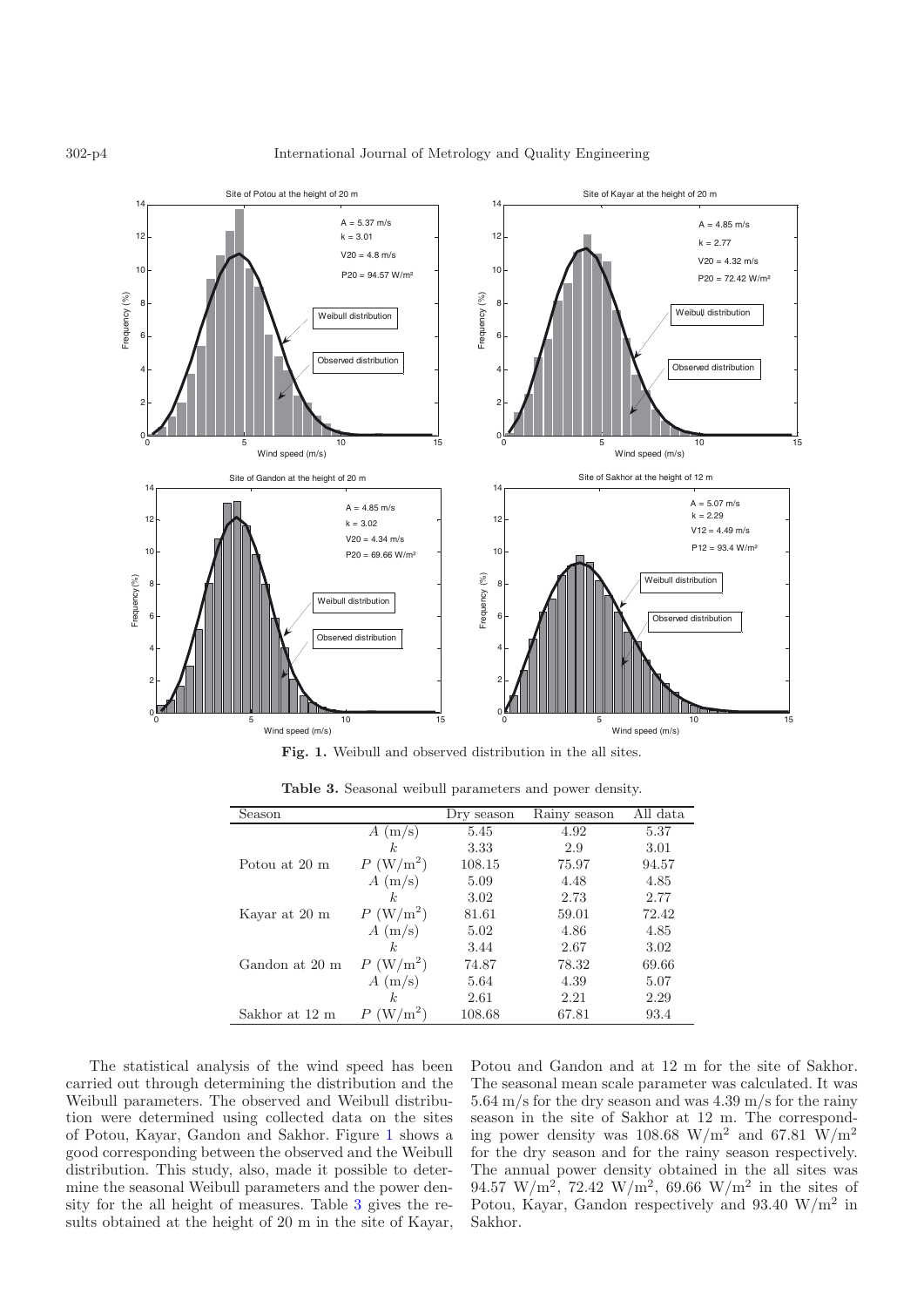<span id="page-4-1"></span>

| Description of the wind<br>turbine | Rated power<br>Pr(kW) | Sept area<br>$S(m^2)$ | Cut-in speed<br>$V_{ci}$ (m/s) | Rated speed<br>$V_r$ (m/s) | Cut-off speed<br>$V_{co}$ (m/s) | Hub height<br>(m) | Cost<br>$(\bm{\epsilon})$ |
|------------------------------------|-----------------------|-----------------------|--------------------------------|----------------------------|---------------------------------|-------------------|---------------------------|
| Ecotècnia 44                       | 640                   | 1521                  | $\overline{4}$                 | 14.5                       | 15                              | 45                | 478 005                   |
| Ecotècnia 48                       | 750                   | 1838                  | $\overline{4}$                 | 14.5                       | 25                              | 45                | 515771                    |
| Ecotècnia 62                       | 1250                  | 3019                  | 3                              | 13.5                       | 25                              | 60                | 1 049 700                 |
| Ecotècnia 80                       | 1670                  | 5027                  | 3                              | 14                         | 25                              | 70                | 1469800                   |
| Repower MM82                       | 2000                  | 5278                  | 4                              | 13                         | 25                              | 100               | 1850000                   |
| EolSenegal 500                     | 0.50                  | 7.06                  | $\overline{2}$                 | 9                          | 12                              | 18                | 3051                      |
| Yellow Sand                        | 0.30                  | 4.52                  | 3                              | 8                          | 15                              | 12                | 2615                      |
| Montana                            | 5.60                  | 19.6                  | 2.5                            | 14                         | 25                              | 12                | 8870                      |
| Aircon 10                          | 10.00                 | 39.6                  | 2.5                            | 11                         | 35                              | 18                | 37000                     |
| Alize                              | 10.00                 | 38.5                  | 3                              | 12                         | 25                              | 18                | 32455                     |
| <b>BW</b> Excel                    | 10.00                 | 38.5                  | 3.5                            | 13                         | 25                              | 18                | 19 000                    |

<span id="page-4-0"></span>**Table 4.** Characteristics of commercial wind turbines from several manufactures.

**Table 5.** Yearly capacity factor and output energy of the eleven different commercial wind turbines in the all sites.

|                         | Kayar                       |                           | Potou                       |                           | Gandon                      |                           | Sakhor                      |                           |
|-------------------------|-----------------------------|---------------------------|-----------------------------|---------------------------|-----------------------------|---------------------------|-----------------------------|---------------------------|
| Type of wind<br>turbine | Energy output<br>(kWh/year) | Capacity<br>factor $(\%)$ | Energy output<br>(kWh/year) | Capacity<br>factor $(\%)$ | Energy output<br>(kWh/year) | Capacity<br>factor $(\%)$ | Energy output<br>(kWh/year) | Capacity<br>factor $(\%)$ |
| Ecotècnia 44            | 294 110                     | $5\%$                     | 605 600                     | 11\%                      | 219690                      | $4\%$                     | 1076300                     | 20%                       |
| Ecotècnia 48            | 344 660                     | $5\%$                     | 712810                      | 11\%                      | 257450                      | $4\%$                     | 1 340 500                   | 20%                       |
| Ecotècnia 62            | 841490                      | 8%                        | 1618000                     | 15%                       | 636 020                     | $6\%$                     | 2815400                     | 26\%                      |
| Ecotècnia 80            | 1 008 600                   | $7\%$                     | 1977700                     | 14%                       | 750 360                     | $5\%$                     | 3484100                     | 24%                       |
| Repower                 | 1 279 500                   | $7\%$                     | 2498600                     | 14%                       | 1 000 900                   | $6\%$                     | 4517900                     | 26\%                      |
| EolSenegal 500          | 733                         | 17%                       | 1296                        | 30%                       | 634                         | 14%                       | 1470                        | 34\%                      |
| Yellow Sand             | 527                         | 20%                       | 856                         | 33%                       | 474                         | 18%                       | 1015                        | 39%                       |
| Montana                 | 2238                        | $5\%$                     | 5944                        | 12%                       | 1742                        | $4\%$                     | 6247                        | 13%                       |
| Aircon 10               | 7857                        | $9\%$                     | 17294                       | 20%                       | 6481                        | 7%                        | 19282                       | 22%                       |
| Alize                   | 5589                        | $6\%$                     | 13477                       | 15%                       | 4527                        | $5\%$                     | 15029                       | 17%                       |
| <b>BW</b> Excel         | 3909                        | $4\%$                     | 10410                       | 10%                       | 3103                        | $4\%$                     | 11627                       | 12%                       |

## **3.2 Estimation of energy output and cost analysis**

(1) *Wind turbines characteristics*: the features of the selected wind turbines from several manufactures are given in Table [4](#page-4-0) [\[23\]](#page-6-10). The rated power of these wind turbines is between 640 and 2000 kW for the big wind turbine and varies between 300 W and 10 kW for the small wind turbines. For the big wind turbine, the Cut-in speed varies between 3–4 m/s and the rated speed is between 13–14.50 m/s in contrast for the small wind turbines, the cut-in speed varies between 2–3.5 m/s and the rated speed is between 8–14 m/s. These wind turbines were used to study their performance by calculating the output energy, the capacity factor and the electricity cost in the all site so as to choose a suitable wind turbine for electricity generation to grid connection or for isolated application.

(2) *Cost analysis*: the annual energy output and capacity factor for large and small different wind turbines were calculated for the four stations. The results obtained were given in Table [5.](#page-4-1) The highest capacity factor for the all wind turbines is obtained in the site of Sakhor. The values

were between 12% (BW-Excel) and 39% (Yellow-Sand). In contrast in the site of Gandon, the capacity factor was lowest and varies between 4% and 18% (Tab. [5\)](#page-4-1). It is noted that the capacity factor was highest for the wind turbine Yellow-Sand in the all site and was lowest for the wind turbine BW-Excel in the all sites (Tab. [5\)](#page-4-1). That is because of the wind turbine Yellow-Sand has the lowest nominal speed in contrast of the BW-Excel which the nominal speed is greater.

It can, also, be noted that the energy output was greater for the large wind turbines than for the small wind turbines. That is because of the size of these wind turbines.

The present value of costs (*PVC*) for each wind turbine was calculated by substituting technical data of the chosen wind turbines in equation (14). The cost of electricity for each wind turbine is obtained dividing the *PVC* by the total energy output over the life time (20 years) of the wind turbines.

The results obtained are seen in Table [6.](#page-5-5) The cost of the energy output from the all wind turbines was better in the site of Sakhor than in the other sites.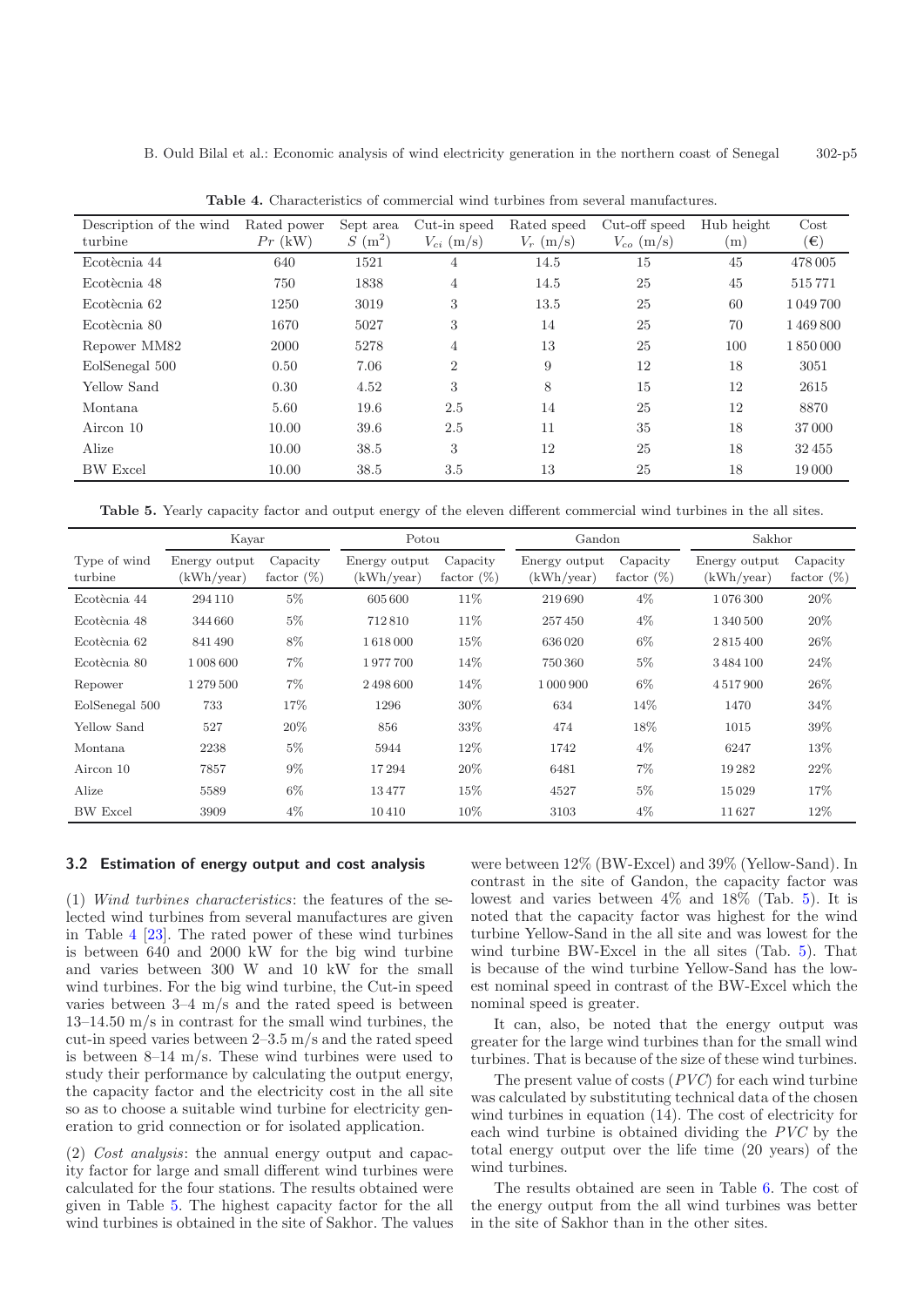#### <span id="page-5-5"></span>302-p6 International Journal of Metrology and Quality Engineering

|                      | $PVC(\epsilon)$ | Cost $(\epsilon/kWh)$ |        |        |        |
|----------------------|-----------------|-----------------------|--------|--------|--------|
| Type of wind turbine |                 | Kayar                 | Potou  | Gandon | Sakhor |
| Ecotècnia 44         | 680480          | 0.1157                | 0.0562 | 0.1549 | 0.0316 |
| Ecotècnia 48         | 734 250         | 0.1065                | 0.0515 | 0.1426 | 0.0274 |
| Ecotècnia 62         | 1494300         | 0.0888                | 0.0462 | 0.1175 | 0.0265 |
| Ecotècnia 80         | 2 0 9 2 4 0 0   | 0.1037                | 0.0529 | 0.1394 | 0.0300 |
| Repower              | 2633600         | 0.1029                | 0.0527 | 0.1316 | 0.0291 |
| EolSenegal 500       | 4346            | 0.2963                | 0.1677 | 0.3730 | 0.1479 |
| Yellow Sand          | 3723            | 0.3531                | 0.2174 | 0.3931 | 0.1833 |
| Montana.             | 12627           | 0.2821                | 0.1062 | 0.3625 | 0.1011 |
| Aircon 10            | 52673           | 0.3352                | 0.1523 | 0.4064 | 0.1366 |
| Alize                | 46 203          | 0.4134                | 0.1714 | 0.5103 | 0.1537 |
| <b>BW</b> Excel      | 27048           | 0.3460                | 0.1299 | 0.4358 | 0.1163 |

**Table 6.** PVC of the eleven different commercial wind turbines and the yearly output energy cost in the all sites  $(\epsilon/kwh)$ .

It was between 0.0265  $\epsilon$ /kWh and 0.1833  $\epsilon$ /kWh. However, the highest cost was noted for the site of Gandon. It was between  $0.1175 \in/kWh$  and  $0.5103 \in$ /kWh. The fact that the cost of electricity generated was better for Sakhor than the rest of sites is due to the wind potential which was greater for Sakhor than the rest of the sites.

The wind turbine Ecotècnia-62 presented the best cost of kWh compared to the all big wind turbines. Wheireas, the cost of the kWh was the better for Montana compared to the all other small wind turbines. It can, also, be noted that the wind turbine Yellow-Sand which the capacity factor was better than the other small wind turbine present the high cost in the site of Sokhar (0.1833  $\epsilon$ /kWh) compared to the rest of the small wind turbines. That because of his lowest energy output associate to his size. However, this wind turbine can operate more on the sites.

# **4 Conclusion**

In this study, the wind speed and the wind power density were determined for the period of one year in Potou, Kayar, Gandon and Sakhor located in the northwestern coast of Senegal. The wind speed frequency distribution of locations was found by using Weibull distribution functions. From this statistical data analysis and calculations of electricity generation, it can be concluded that:

- **–** Two distinct seasons are noticed in these regions: a dry season (November-May) and a rainy season (June-October). The dry season was characterized by strong wind regimes; whereas, the rainy season was subjected to lower mean wind speeds.
- **–** The annual mean wind speed for the period of a year was obtained as  $4.80 \text{ m/s}, 4.32 \text{ m/s}, 4.34 \text{ m/s}$ in the sites of Potou, Kayar, Gandon at the height of 20 m. It was 4.45 m/s in the site of Sakhor at 12 m of height. The corresponding power density was 94.57 W/m<sup>2</sup>, 72.42 W/m<sup>2</sup>, 69.66 W/m<sup>2</sup>, and 93.40  $\rm W/m^2$  respectively.

**–** The performance study of the all wind turbines was achieved in the all sites through determining the factor capacity and the energy output. The all wind turbines have the best capacity factor in the site of Sakhor in which the electricity cost was, also, better. The lowest capacity factor was observed in the site of Gandon for the all wind turbines.

The best wind turbine to use is the Ecotecnia-62 which the cost of the output energy was better in the all sites for grid connection. Montana was the best for the isolated applications.

It is important to extend this study to other sites from Senegal and the sub region in order to achieve a wind map and a producible energy map.

## <span id="page-5-0"></span>**References**

- 1. I. Fyrippis, P.J. Axaopoulos, G. Panayiotou, Wind energy potential assessment in Naxos Island, Greece. Appl. Energ. **7**, 577–586 (2010)
- <span id="page-5-1"></span>2. S.A. Akdag, A. Dinler, A new method to estimate Weibull parameters for wind energy applications, Energ. Convers. Manag. **50**, 1761–1766 (2009)
- <span id="page-5-2"></span>3. S.P. Breton, G. Moe, Status, plans and technologies for offshore wind turbines in Europe and North America, Renew. Energ. **34**, 646–654 (2009)
- <span id="page-5-3"></span>4. U. Irfan, C. Qamar-uz-Zaman, J.C. Andrew, An evaluation of wind energy potential at Kati Bandar, Pakistan, Renew. Sust. Energ. Rev. **14**, 856–861 (2010)
- 5. O. Ahmed, D. Hanane, S. Roberto, M. Abdelaziz, Monthly and seasonal assessment of wind energy characteristics at four monitored locations in Liguria region (Italy), Renew. Sust. Energ. Rev. **14**, 1959–1968 (2010)
- 6. B.W. Raichle, W.R. Carson, Wind resource assessment of the Southern Appala- chian Ridges in the Southeastern United States, Renew. Sust. Energ. Rev. **13**, 1104–1110 (2009)
- <span id="page-5-4"></span>7. M. Ali, Feasibility study of harnessing wind energy for turbine installation in province of Yazd in Iran, Renew. Sust. Energ. Rev. **14**, 93–111 (2010)